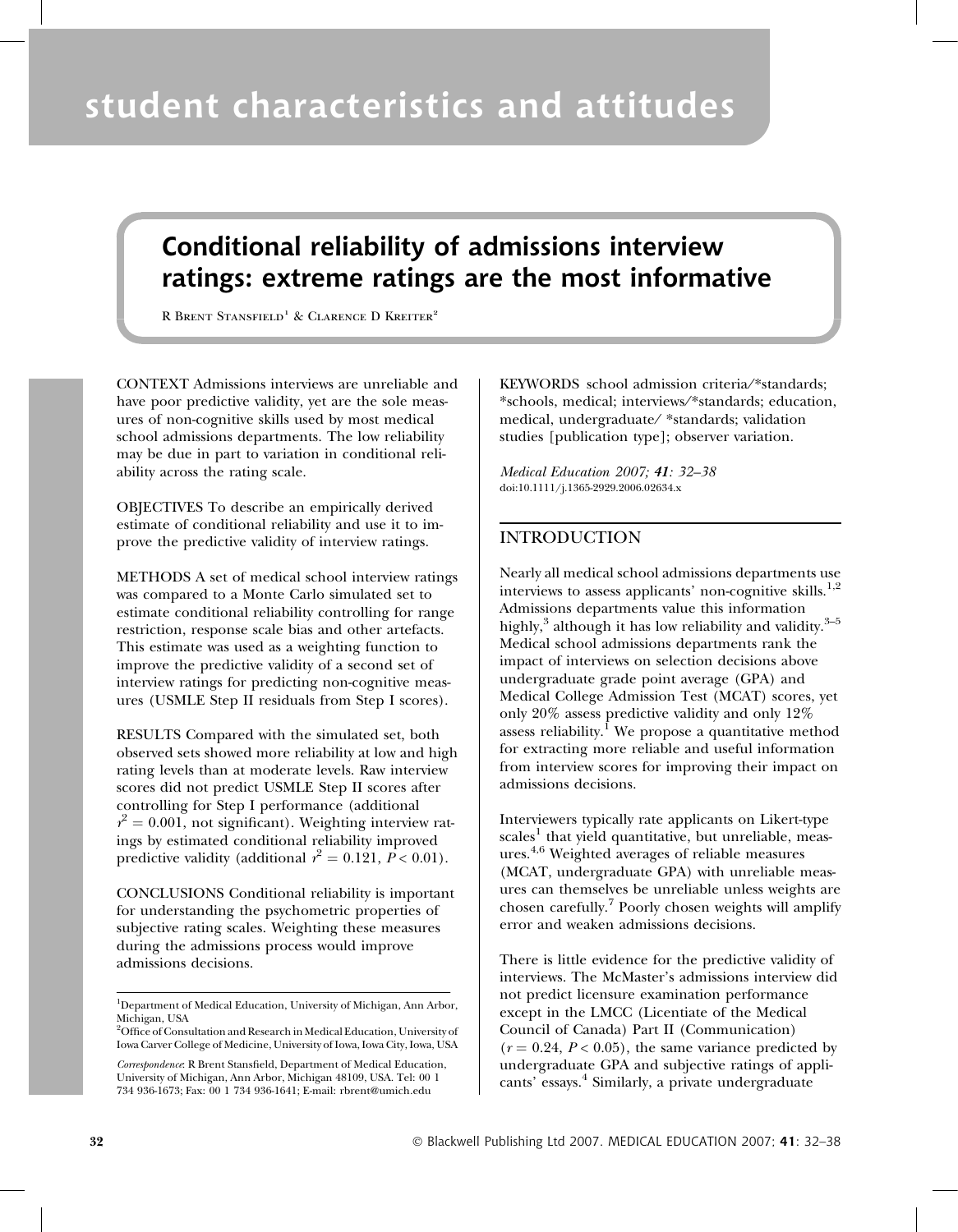## **Overview**

#### What is already known on this subject

Likert-like admissions interview ratings are unreliable and have poor predictive validity, but are commonly used because they uniquely measure non-cognitive skills.

#### What this study adds

Reliable, valid information exists in low and high ratings, but moderate ratings are uninformative. Quantitative methods for improving the predictive validity of the ratings are examined.

#### Suggestions for further research

Further study is required to establish whether 3-point rating scales are more reliable and valid, whether this proposed method would work on rating scales from different interview methodologies, and whether adopting this sort of method during admissions would actually improve cohort performance.

university found admissions interviews predicted undergraduate GPA ( $r = 0.10, P < 0.05$ ), but that Scholastic Aptitude Test (SAT) verbal scores explained more variance and interviews explained none of the residual.<sup>5</sup> This may reflect poor measurement of non-cognitive skills by LMCC tests and undergraduate grades, but there are published failures of interviews to predict plainly observable outcomes from non-cognitive factors. For instance, Tel Aviv University began conducting admissions interviews to screen out applicants at risk for dropping out for non-academic reasons; however, the number of such dropouts was unchanged.<sup>8</sup> A New York medical school found the applications of the 35 (of over 1000) students who had developed educationally disruptive psychiatric difficulties were indistinguishable from the rest of students by all measures, including mean interview scores.<sup>9</sup> However, their interview scores contained more inter-rater disagreement. Thus, whereas the interview itself may contain predictive information, average ratings do not.

Unreliable interview scores may not arise from invalid interviewing processes, but rather from the treatment of ratings as homogenously informative measures.

Imagine an interviewer able to identify stellar candidates, but unable to distinguish mediocre from poor ones; his high scores would be more informative than his low scores. Despite this validity, his ratings would have low reliability overall. The proper use of his ratings would account for conditional reliability: the reliability of different scale ranges.

We are unaware of any investigations of conditional reliability in admissions interviews. There is only 1 comprehensive review of published reliability assessments of interview ratings. $6$  All the cited analyses provide single reliability estimates for the entire scale: ranging from a G-study attributing 9% of interview rating variance to applicant differences, $^{10}$  to a Cronbach's alpha of  $0.80$ .<sup>11</sup> Methodological differences may account for the disparities: Cronbach's alpha is a measure of internal consistency, insensitive to the most consequential sources of error in the interview process.<sup>12</sup> Moreover, reliability measures can only estimate the proportion of statistical noise in score variance; they cannot indicate their best use. In their own G-study, Kreiter et al.<sup>6</sup> found low-to-moderate reliability with 17–27% of rating variance attributable to applicant differences. They demonstrated that applicants should have multiple interviews, each rated by multiple raters to achieve reliability  $\geq 0.6$ . An empirical question remains as to whether this low reliability is homogenous across the entire rating scale.

Other investigations of conditional reliability have found heterogeneity of error variance in Likert-type scales. Use of midpoint responses on political opinion questions may represent 'undecided' or 'never thought about it' as opposed to 'neutral' or 'neither agree nor disagree'.<sup>13</sup> This suggests less certainty, and therefore a higher standard error of measurement, in midpoint responses than in non-midpoint responses. A study of education graduate students' responses on an anxiety scale raised Cronbach's alpha from 0.70 to 0.94 merely by treating midpoint responses as missing data.<sup>14</sup> The possibility of varying reliability along the score scale is the reason the American Educational Research Association recommends that 'conditional standard errors of measurement should be reported at several score levels if constancy cannot be assumed. 5

We used a 2-part analysis to investigate the conditional reliability of interview scores. First, we compared inter-rater disagreement in a real set of interview ratings to those of a randomly generated simulated set. The difference between inter-rater disagreement in the simulated set (which contains no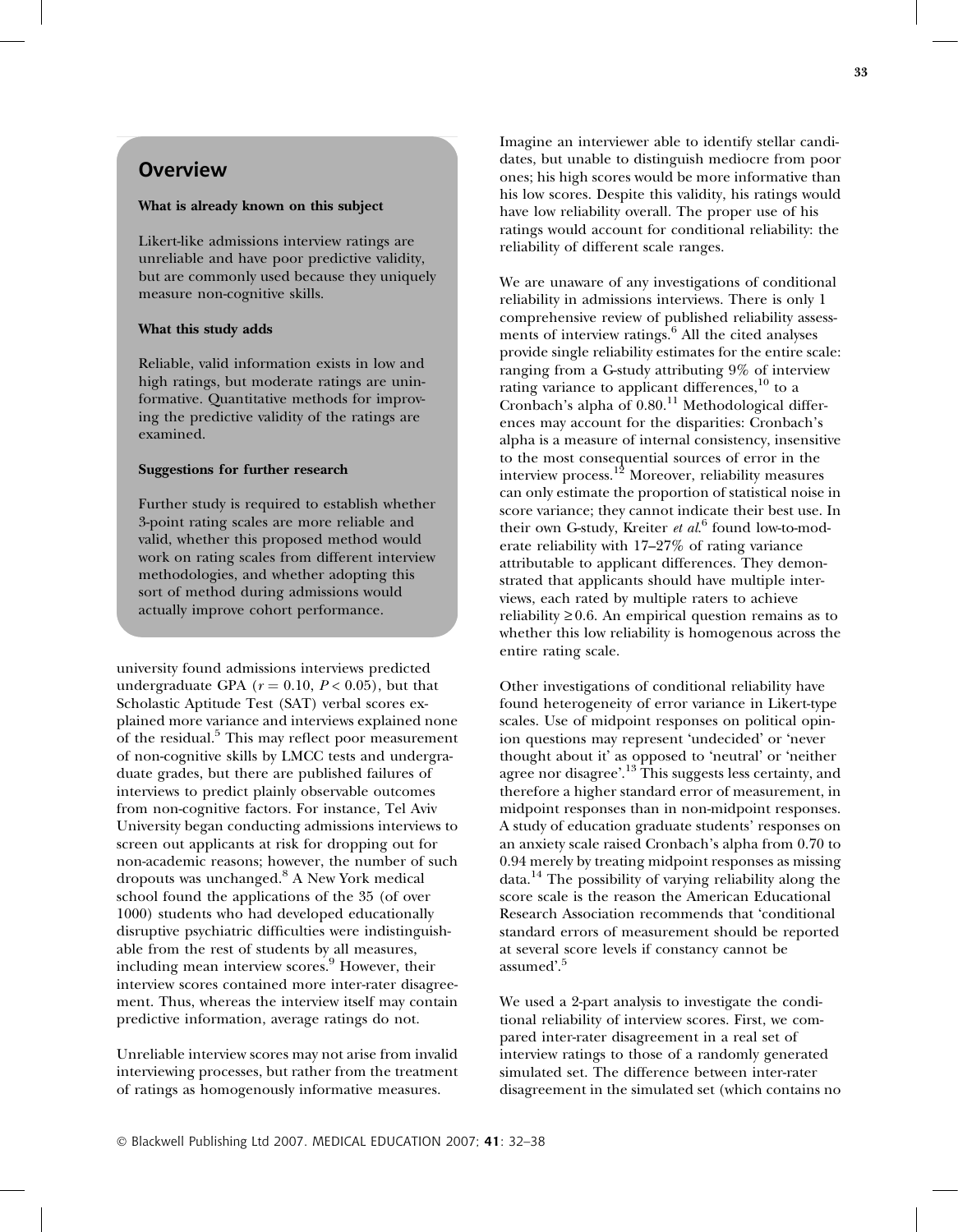reliability except by chance or mathematical artefact) and the real sets estimates non-artefactual reliability. A non-linear equation is used to model this reliability across the rating scale.

Second, we applied this non-linear equation to a different, independently gathered set of interview ratings of applicants who had matriculated and subsequently completed USMLE (United States Medical Licensing Examination) Steps I and II. We tested the predictive validity on USMLE performance of these interview scores, using the equation as a weighting function.

We tested 2 hypotheses.

- 1 Inter-rater disagreement relative to chance is not homogenous across the scale. In some regions of the scale, inter-rater disagreement will resemble chance, in others it will be lower.
- 2 The scale regions with less inter-rater disagreement will show more predictive validity. The correlation of these scores with an estimate of communication skills in clinical settings will be stronger than that of the less reliable regions of the scale.

## METHODS

#### Participants: observed and simulated

#### Observed set 1

A total of 478 applicants were selected for interview at the University of Iowa's medical school in 2003 by a minimum cut score on the MCAT and GPA. Two raters were randomly assigned from a large pool of over 115 volunteer faculty members to rate each applicant. A total of 37 applicants were excluded for missing data (at least 1 item rating from at least 1 rater), yielding a final sample size of 441 applicants.

#### Observed set 2

Observed set 2 included 91 applicants who matriculated and completed USMLE Steps I and II at the same institution in 2001, and who had participated in an identical interview.

Applicants from observed sets 1 and 2 participated in identical interview processes. Each applicant responded to 6 items: 5 structured items (the same for all) and 1 unstructured item (of the raters' choosing).

Raters independently rated the response to each item and then rated the applicant overall using a 5-point Likert scale, where points 1, 3 and 5 were anchored with a short description of what the responses should contain in reference to each question. Each applicant received 14 ratings: 7 from each of 2 raters. The few non-integer (i.e. 3.5) ratings were rounded up. For each applicant, 1 rater was randomly designated 'rater A' and the other 'rater B'.

#### Simulated set

The simulation was generated using a Monte Carlo method by an SAS script (Version 8.2). We calculated the response frequencies for each scale level for each of the 7 items from all raters and all applicants in observed set 1. These frequencies were used as cut-off scores to translate random numbers into 5-point scale ratings: for instance, of the observed ratings on the unstructured item, 0.2% were rated as 1, 3.1% as 2, 24.9% as 3, 43.9% as 4, and 27.9% as 5, so a random number (ranging from 0 to 1)  $\leq$  0.002 became a 1, a random number < 0.033 became a 2, a number  $< 0.282$  became a 3, and so on. We simulated 100 000 applicants being rated, each by 2 raters. Thus, the overall response distribution (means, standard deviations, skewness) for each item of the simulated sample was identical to that of observed set 1.

#### Analysis

The simulated set served as a control for reliability due to chance and mathematical artefact. As this set was modelled on the frequency distribution of ratings on the items of observed set 1, a direct comparison of these 2 datasets' reliability and conditional reliability provides an estimate of the non-artefactual reliability. As the simulated set was not constructed using any knowledge of observed set 2, any gains in reliability or predictive validity of observed set 2 scores from any model generated from observed set 1 and the simulated set will be independently valid of the estimation methods used.

To test for heterogeneity of rating scale reliability, we used inter-rater disagreement. We modelled interrater disagreement across the rating scale for observed sets 1 and 2 from the simulated set using non-linear regression by rater A's ratings. A model of heterogeneity of reliability was constructed as the difference between the inter-rater disagreement regression curves for the simulated set (chance agreement) and observed set 1 (observed agreement). This difference served as a weighting function to predict USMLE scores by the mean rating of raters A and B in observed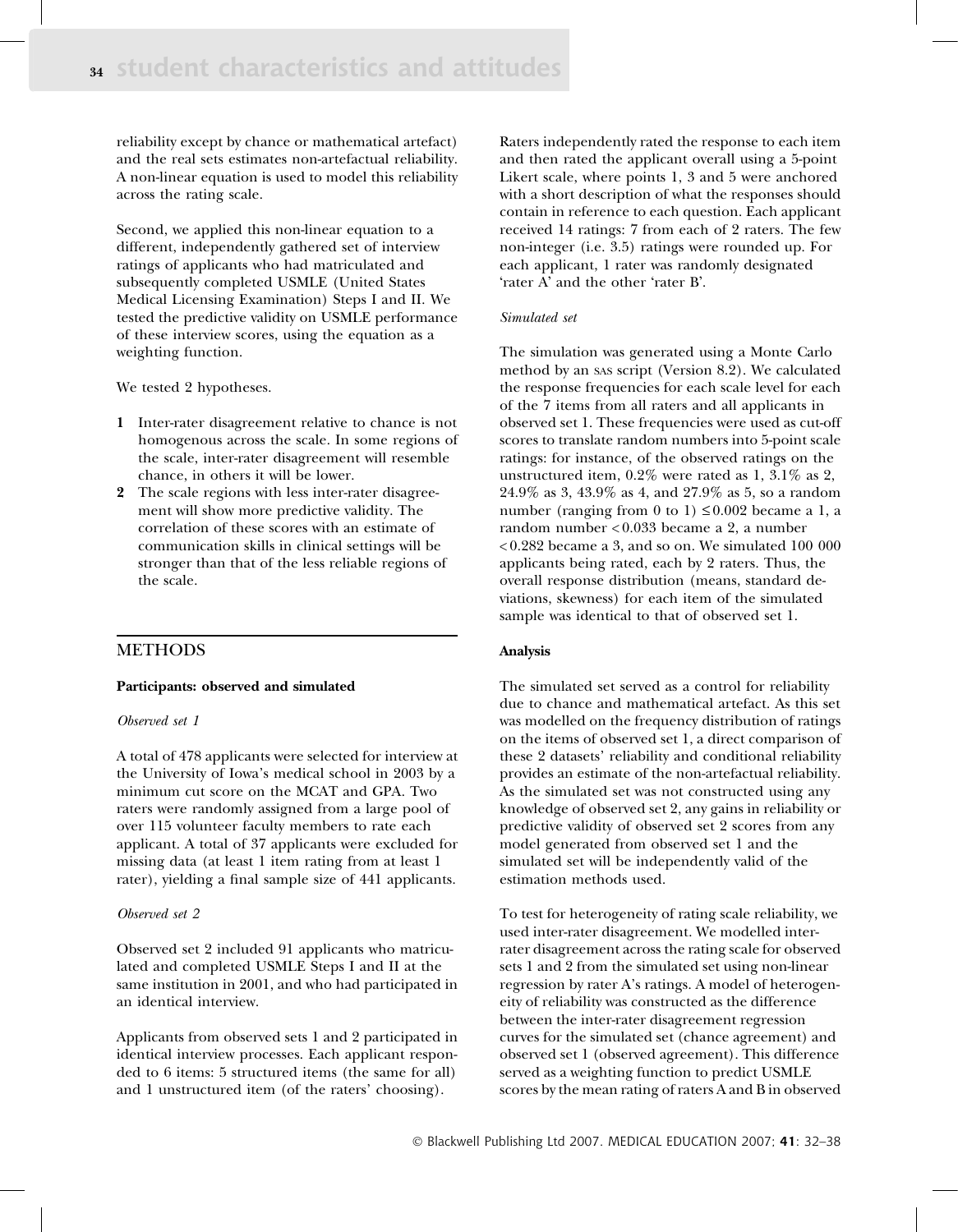set 2. We predicted USMLE Step I and Step II scores, and also the residual of a regression of Step II by Step I. This residual represents variance in the more noncognitive skill-based Step II controlling for students' performance on the strictly knowledge-based Step I.

## **RESULTS**

### Observed set 1 is more reliable than the simulated set

Ratings in observed set 1 were negatively skewed. Every item had a strong mode of 4 and few ratings of 1 or 2. Item means (across all 7 items) were computed for each applicant, for each rater in both observed set 1 and the simulated set. These item means were used for all subsequent analyses.

Although the descriptive statistics of the individual items in the simulated set were identical to those of observed set 1, the distributions of across-item means within student and rater were different, suggesting more reliability in observed set 1: the means of raters A and B in observed set 1 (mean  $= 3.912$ ) and the simulated set (mean  $= 3.921$ ) were practically the same, but the standard deviation (SD) of the simulated set  $(SD = 0.3)$  was half that of observed set 1  $(SD = 0.6)$ . This suggests a stronger effect of central tendency in the simulated set; real raters are more likely to show interitem consistency. This is further supported by the less skewed (skewness  $= -0.06$ ) and much more leptokurtic (kurtosis  $= 2.43$ ) distribution in the simulated set (observed set 1



Figure 1 Comparative histogram of absolute inter-rater disagreement in the simulated set (on left, in white) and observed set 1 (on right, in grey).

skewness  $= -0.25$ , kurtosis  $= -0.31$ ). Real raters had high interitem reliability (Cronbach's alpha  $= 0.862$ ), while simulated raters had none  $(alpha = 0.004).$ 

Despite this, interrater disagreement (the absolute value of rater A's minus rater B's item means) did not differ dramatically between the 2 sets (Fig. 1). The means and SDs of the disagreements were comparable (observed set 1: mean  $= 0.45$ , SD  $= 0.34$ ; simulated set: mean  $= 0.33$ , SD  $= 0.30$ ).

Although the mean disagreement of the observed raters was higher than that of the simulated set, simulated raters disagree more. Below the median, inter-rater disagreements were identical, but above the median, observed set 1 disagreements are much lower. The observed set's lack of large disagreements indicates reliability: observed raters tend to disagree less than they might by chance alone.

#### Low and high ratings are more reliable

Figure 2 plots inter-rater disagreement by rater A's item mean for all 3 datasets. In each, when rater A gives low or high ratings, rater B disagrees more than when rater A gives moderate ratings. This is due in part to range restriction: higher inter-rater differences are possible when 1 rater uses an extreme value. This relationship in the simulated set estimates how much disagreement is expected by range restriction alone. A regression model quantifies this estimate. A linear fit is weak ( $r^2 = 0.001$ ); a quadratic fit is much more successful ( $r^2 = 0.312$ ). Additional parameters do not improve the fit: a cubic fit yields



Figure 2 Quadratic relationship of absolute value of interrater disagreement and rater A rating for the simulated set (black), and observed sets 1 (dark grey) and 2 (light grey). Dotted curves show the 95% confidence interval.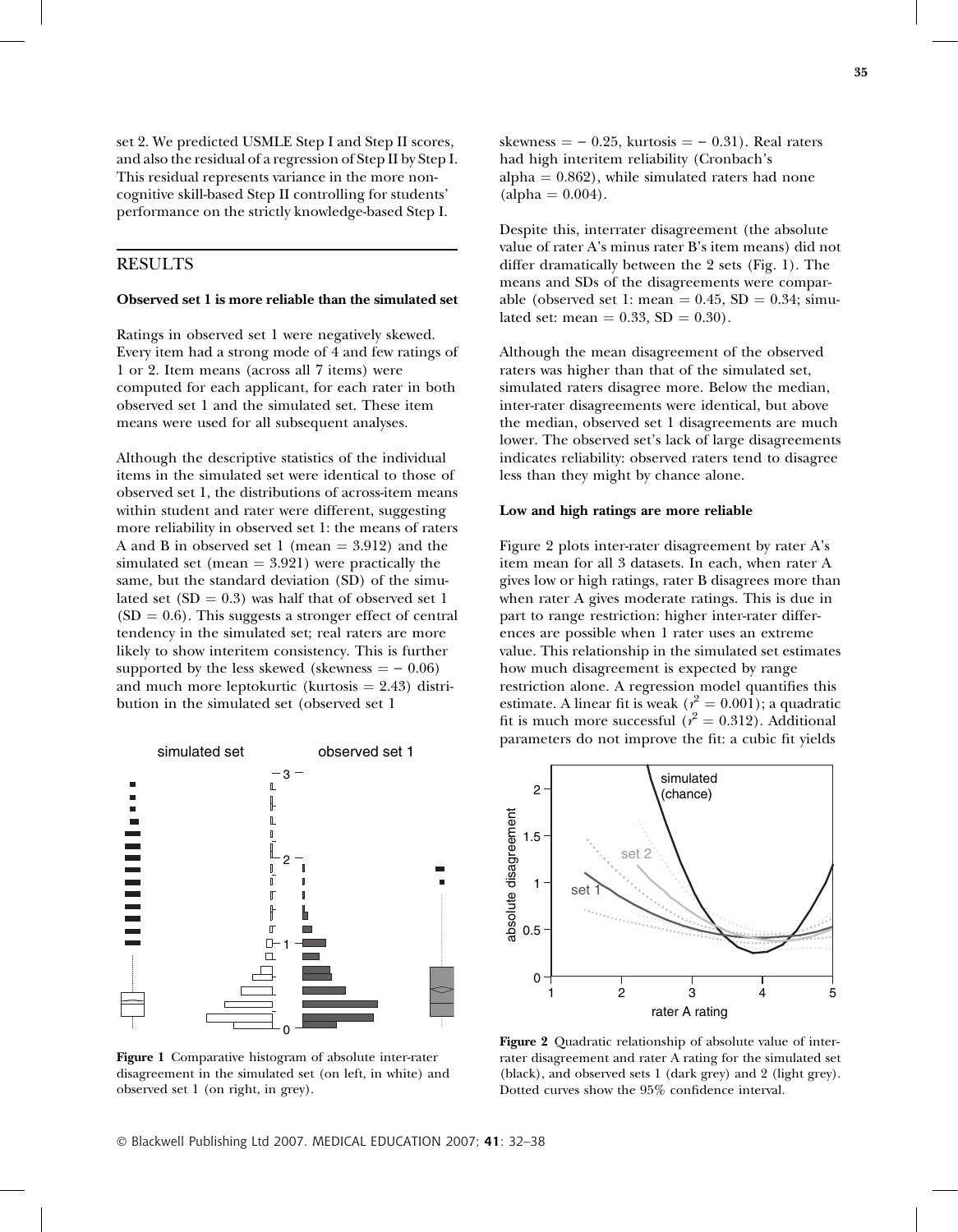$r^2 = 0.314$ ; a quartic fit yields  $r^2 = 0.327$ . The quadratic fit is adopted for this analysis.

The relationship in both observed sets is similarly quadratic, but flatter than that of the simulated set, showing less interrater disagreement at the scale ends. When rater A scores an applicant higher than about 4.5 or lower than about 3.2, rater B tends to agree with A more than is expected by chance alone. When rater A scores an applicant at between 3.6 and 4.2, rater B tends to agree with A less than expected. This is not an artefact of the regression model: mean inter-rater disagreement at all discrete levels of rater A's item means are higher in both observed sets than in the simulated set.

The difference between these curves represents the amount of agreement not due to chance alone, an estimate of conditional reliability. Subtracting the quadratic fit of observed set 1 from that of the simulated set yields a quadratic function of item mean score s (ranging from 1 to 5); we label the result of this function  $d$ . Negative values of  $d$ represent the middle region where the observed interrater disagreement is greater than what we might expect by chance; we chose to treat these values as zero:

$$
d = \text{maximum of } (10.594 - 5.488s + 0.700s^2) \text{ or } 0 \quad (1)
$$

Restricting d to positive values makes it estimate the likelihood a different rater will actually (non-artefactually) agree with a given score. We tested whether this value magnifies any predictive validity in the interview ratings.

#### Weighting low and high responses improves validity

In observed set 2, mean ratings predict neither USMLE Step I scores  $(r = -0.149, \text{ not significant}),$ nor Step II ( $r = -0.069$ , not significant). A stepwise regression of Step II scores found that mean ratings did not predict Step II variance not explained by Step I scores: entering Step I scores yielded  $r^2 = 0.475$ , entering mean ratings raised it to  $r^2 = 0.476$  (a nonsignificant increase).

We computed  $d$  using Equation 1 using the average of raters A's and B's item means as  $s$ , then used  $d$  as weights in the same correlation and regression models. In these weighted analyses, the impact of each datapoint is a function of its d score. Ratings with  $d = 0$  are ignored, and the rest have impact proportional to their d scores. d-weighted mean ratings did not positively predict scores on Step I



Figure 3 US Medical Licensing Examination Step II residuals from Step I scores in observed set 2, explained by mean rating using an unweighted (grey line) or weighted (black line) regression model. Empty circles are applicants with  $d = 0$ ; filled circles are applicants with  $d > 0$ ; darker circles indicate higher d-values.

 $(r = -0.255$ , not significant) or Step II ( $r = 0.163$ , not significant). The d-weighted stepwise regression of Step II scores again found a strong effect of Step I scores  $(r^2 = 0.463)$ , and entering mean ratings explained significantly more variance ( $r^2 = 0.584$ , a significant rise;  $P < 0.01$ ).

Figure 3 shows the regression results using the unweighted (grey line) and  $d$ -weighted (black line) models. Only 34 of the 91 applicants had  $d$ -values  $> 0$ , so the weighted model has a much smaller sample size, but shows a much stronger trend.

### DISCUSSION

Raters tend to agree more about the lowest and highest quality applicant interviews. This agreement is not a mathematical artefact: the simulated set contains much more inter-rater disagreement at extreme ratings than observed sets 1 or 2 (Fig. 2). Raters tend to disagree more than chance about applicants whom 1 rater has deemed average. These moderate ratings are actually 'negatively reliable', suggesting an invalid use of the modal response, perhaps denoting 'I don't know' rather than 'average applicant'. If so, these large inter-rater disagreements reflect differences in confidence rather than substance. As raters rarely use levels 1 and 2, the modal level 4 is effectively the midpoint on a 3-point scale; these results mirror those finding midpoint responses unreliable.<sup>13,14</sup> Our *d*-weighted regression analysis effectively treats moderate ratings as missing data improving validity.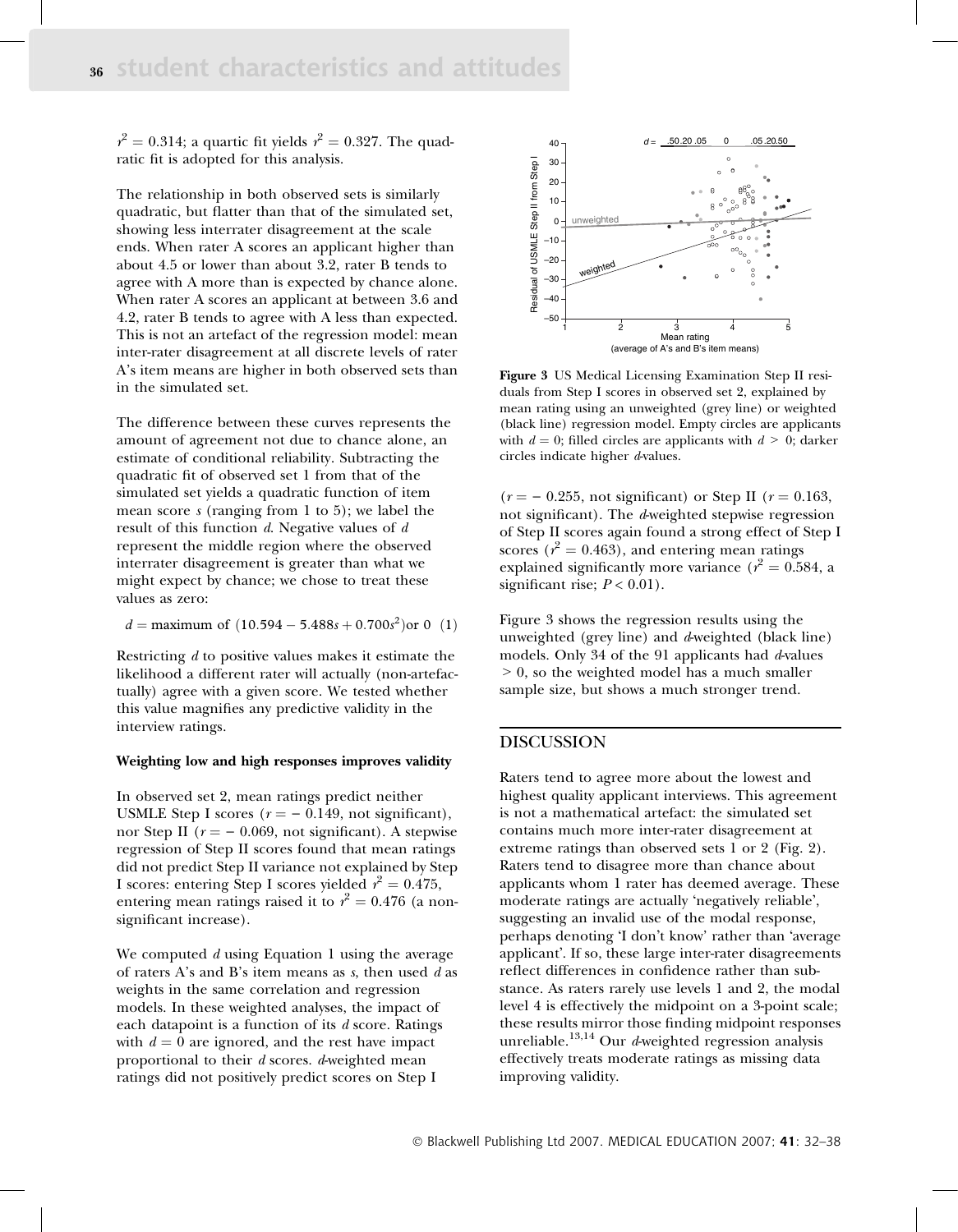The fact that the d-weighted regression was more successful than the unweighted one is powerful given that the equation for  $d$  was derived from a different dataset. A second simulated dataset based on observed set 2 might yield a different equation for d, with even more predictive validity. A generalised equation for d, incorporating many independent sets of interview data, would likely yield highly stable estimates of conditional reliability.

The above methods are computationally expensive, but there are easy ways of approximating them. A 3-point scale ('unacceptable', 'outstanding' or 'neither⁄unsure) might be at least as informative as the 5-point scale analysed here, if raters used it similarly to the way these raters used 3, 4 and 5. One could correlate any existing Likert-like ratings with students' USMLE Step II scores (for instance), treating modal responses as missing or not. The quantitative method yielding the best correlation might also yield better admissions decisions.

More importantly, these results suggest that ignoring moderate interview ratings entirely during the admissions process is preferable to using them when computing larger weighted sum scores. Introducing unreliable measures into weighted averages with reliable ones can compromise the reliability of the resulting score.<sup>6</sup> Treating all moderate responses as missing data eliminates the impact of the noise in those responses, while allowing extreme scores (which in these data have some predictive validity) to influence applicants' relative standings.

The equation for  $d$  in this analysis generalised from observed set 1 to observed set 2 probably because the interview processes were identical. Equation 1 is unlikely to yield the same results for another interview methodology at another institution. It provides a continuous quantification of the certainty of interview scores, allowing those scores a continuous degree of importance, which is more informative than making a simple missing ⁄non-missing distinction. Transforming the rating scale by a  $d$ -like equation (making low ratings more negative, high ratings more positive, and moderate ratings more zero-like) before computing a weighted average of all applicant information would be easy. In this way moderate scores would have no impact on the weighted average  $(d = 0)$ , whereas non-moderate scores would impact the overall score to the degree of their extremity.

Using only the informative ranges of any measure will reduce the amount of statistical noise, improve

reliability and possibly validity, and allow for better admissions decisions. Any investigation of the reliability of measures used for such important decisions as medical school admissions is admirable, but consideration of conditional reliability can improve the effectiveness of those decisions even more.

Contributors: both authors contributed to the theoretical concept of this study and to the interpretation of data. RBS carried out the analysis design, data analysis and the literature review and wrote the paper. CDK gathered the data and contributed to revisions of the manuscript. Acknowledgements: the authors thank Catherine Solow of the University of Iowa Medical School Admissions Department.

Funding: none.

Conflicts of interest: none.

Ethical approval: this study was approved by the University of Iowa Institutional Review Board.

#### **REFERENCES**

- 1 Johnson EK, Edwards JC. Current practices in admission interviews at US medical schools. Acad Med 1991;66:408–12.
- 2 Puryear JB, Lewis LA. Description of the interview process in selecting students for admission to US medical schools. J Med Educ 1981;56:881–5.
- 3 Kulatunga-Moruzi C, Norman GR. Validity of admissions measures in predicting performance outcomes: the contribution of cognitive and non-cognitive dimensions. Teach Learn Med 2002;14:34–42.
- Mitchell K, Haynes R, Koenig J. Assessing the validity of the updated Medical College Admission Test. Acad Med 1994;69:394–401.
- 5 Shahani C, Dipboye RL, Gehrlein TM. The incremental contribution of an interview to college admissions. Educ Psychol Meas 1991;51:1049–61.
- 6 Kreiter CD, Yin P, Solow C, Brennan RL. Investigating the reliability of the medical school admissions interview. Adv Health Sci Educ Theory Pract 2004;9:147–59.
- 7 Kreiter CD, Gordon JA, Elliott S, Callaway M. Recommendations for assigning weights to component tests to derive an overall course grade. Teach Learn Med 2004;16:133–8.
- 8 Ehrenfeld M, Tabak N. Value of admission interviews in selecting of undergraduate nursing students. J Nurs Manag 2000;8:101–6.
- 9 Keill SL, Willer B. Detection of psychiatrically at-risk applicants in the medical school admission process. J Med Educ 1985;60:800–2.
- 10 Harasym PH, Woloschuk W, Mandin H, Brundin-Mather R. Reliability and validity of interviewers' judgements of medical school candidates. Acad Med 1996;71 (Suppl):40–2.